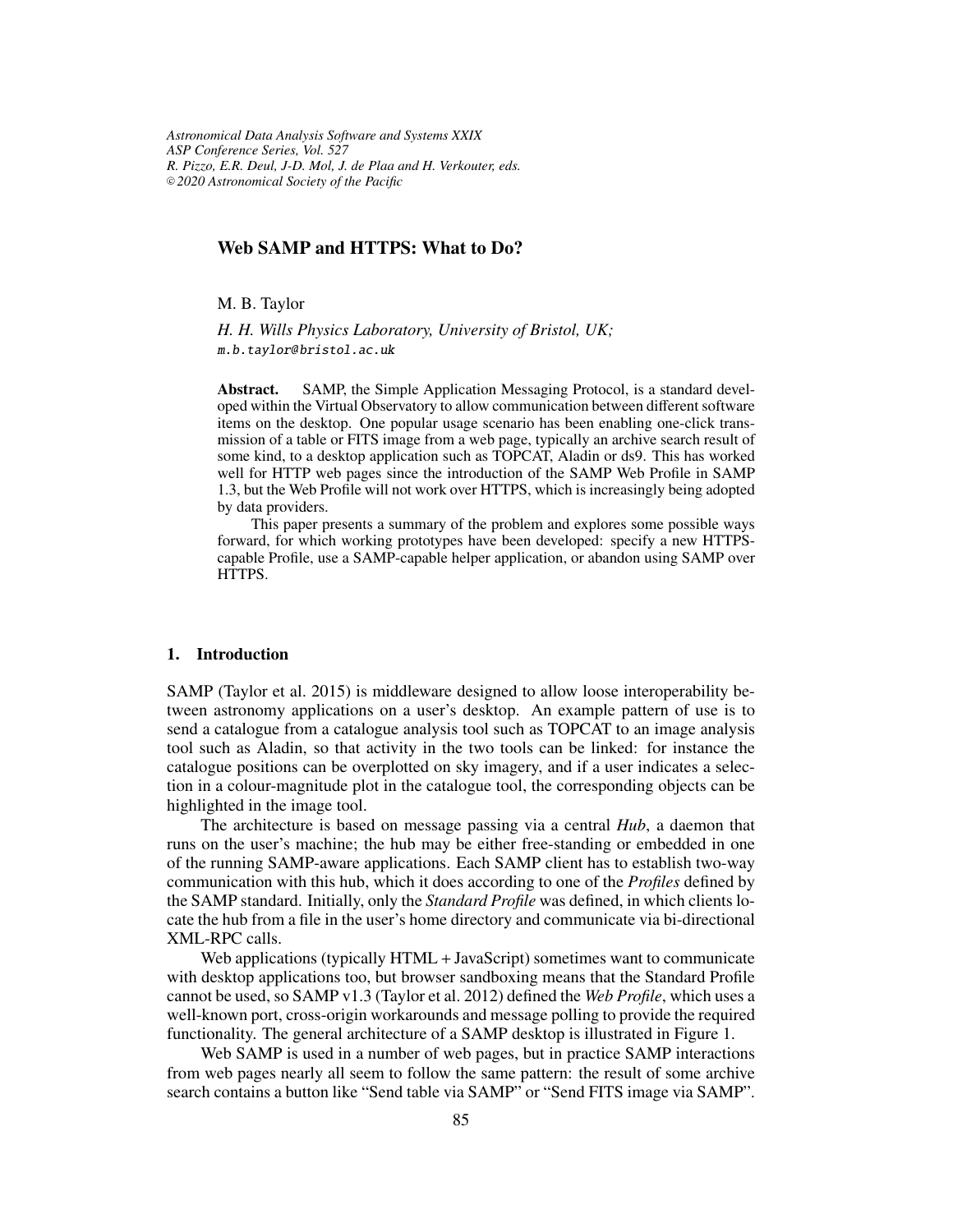



Figure 1. Desktop communications using SAMP, including both desktop and browser-based SAMP clients.

This allows the user to take the result of a query made on the web and insert it directly into a chosen SAMP-capable desktop application such as TOPCAT or ds9 with one click. This is a nice convenience, but it's really just saving the user from having to save from the browser to disk and then reload into the client application. There seem to be very few Web SAMP applications that offer interoperability functions beyond exchanging a table or image; the only one known at time of writing is the WorldWide Telescope interface to the Chandra Source Catalog, which can exchange sky pointing messages with other clients.

### **2. The Problem with HTTPS**

HTTPS (secure HTTP) is HTTP layered over TLS (Transport Layer Security). Alongside encryption, this transport layer enforces host authentication by requiring the server to present to the client a trusted certificate. Driven by security concerns, and possibly buzzword compliance, data providers are increasingly replacing HTTP services with HTTPS equivalents.

Although SAMP's Web Profile works well with HTTP-based web applications, it cannot be made to work for web applications hosted on servers using the HTTPS protocol.

The reasons for this are somewhat involved. If the browser retrieves a web page from a remote host using HTTPS, that page is only permitted to contact other URLs that are also HTTPS, since accessing HTTP pages would potentially compromise the integrity of content that HTTPS assures. The SAMP Web Profile requires web applications to communicate with the Hub at the local URL http://localhost:21012/, which is done using the browser-provided XMLHttpRequest API from JavaScript or something similar. If the web application has been downloaded from an HTTPS ser-

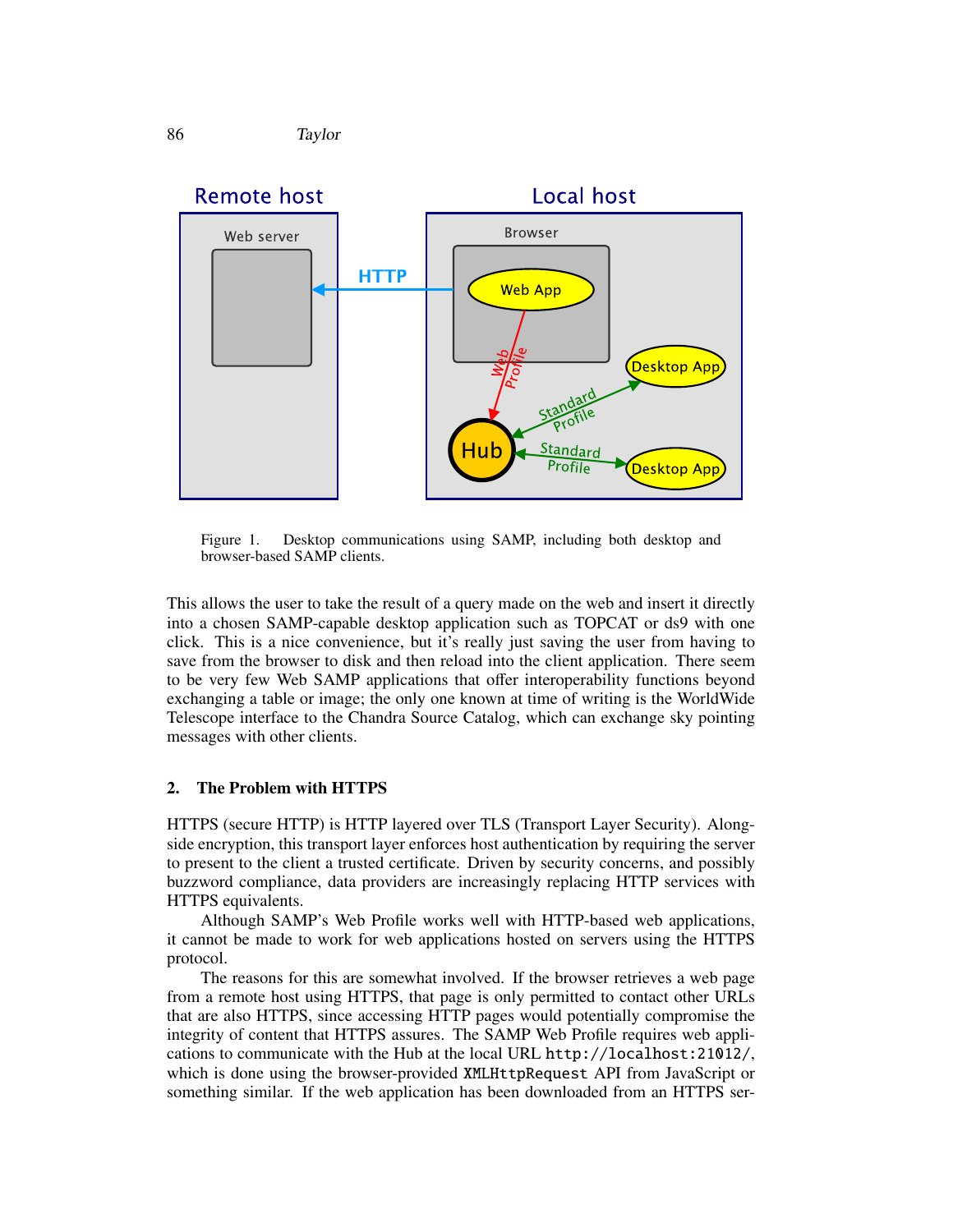vice, browser sandboxing prevents it from doing that. This is reported by the browser (if you know where to look) with a message reporting that *Mixed Active Content* has been blocked when attempting to access the local hub HTTP server.

The obvious solution would be to run the local hub service over HTTPS rather than HTTP. Unfortunately, this is much harder than it sounds. In order to serve HTTPS, the server must be able to present a *trusted certificate*, that is one recognised by the browser. For a well-known URL of the form  $https://localhost[:*port*]/*path* the hub$ server would need a certificate for the domain "localhost"; but Certificate Authorities are not permitted to issue certificates for that domain, or for equivalent loopback addresses. It would be possible to self-sign a certificate for this domain, but then the browser would not recognise it (in the absence of browser security reconfiguration, which normal users don't want and shouldn't be encouraged to do). Conceivably one could acquire a certificate from a CA for a domain that DNS-resolves to 127.0.0.1; that's more effort than the SAMP user can be expected to make, but if done by the hub developer, then public/private key pairs would have to be distributed with the hub, which feels very wrong. In any case, where CAs have spotted this sort of thing in the past, it seems they have generally revoked the certificate. In principle it would be possible for the user to acquire a certificate associated with the actual hostname of their machine and install it into the hub, but even apart from the work and expense required from the user, there are still problems for the web app to determine what the hostname actually is in order to contact the server.

In short, running an HTTPS service for access on a well-known local host URL seems to be impossible.

### **3. Is an HTTPS Profile Possible?**

A scheme for achieving SAMP communication between an HTTPS-hosted web application (the SAMP client) and a local hub has been worked out and prototyped, but it is far from elegant.

The basic idea is that since the client can't request HTTP, and the Hub can't serve HTTPS, the two parties have to use an intermediary for communications. An HTTPS service known as the *Relay* is therefore set up on an external machine, and both client and hub use this to forward messages to each other. The question remains of how the hub knows where and when to contact the relay service. This can be solved by abuse of a loophole in current browser security policies which allows mixed *passive* content; the client is permitted to request an image from the local hub server over HTTP using the HTML IMG tag, and it uses the text of this image request URL to smuggle a message about the relay location to the hub, a manoevre we call the *Nudge*.

This scheme has been prototyped and is in experimental use at SSDC, but it has several disadvantages. First, all the communications between the client and hub, both running on the local host, are routed via a potentially distant external host, with impacts on latency, reliability and security. Second, the scheme relies on the use of mixed passive content; current browsers indicate this as a reduced security status for instance with a "warning padlock" address bar icon, and future browser policy may block such usages altogether (such a change is the stated intention of the W3C *Mixed Content* specification). Finally, the whole scheme is complex to specify and implement, with plenty of opportunities for implementation issues.